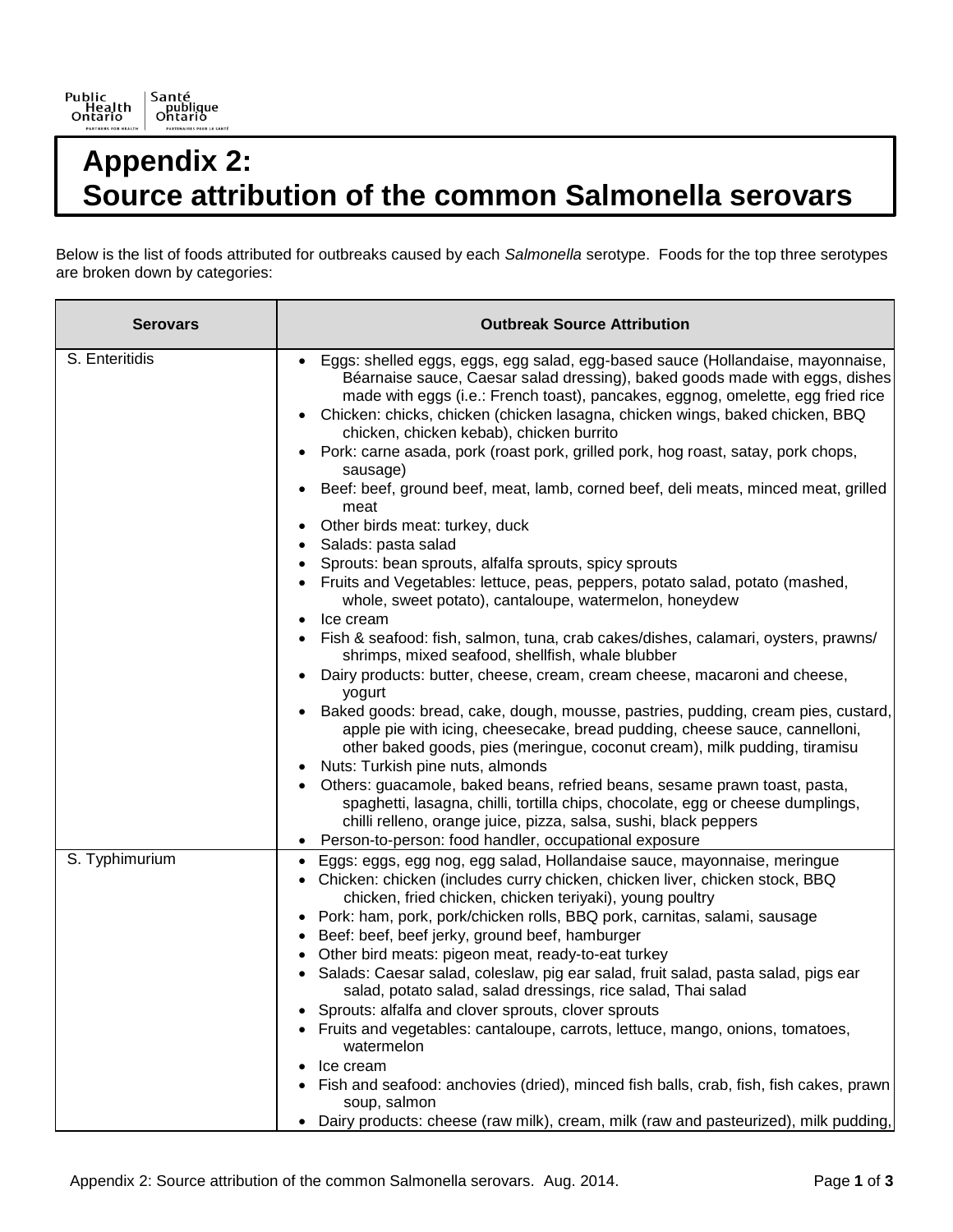|                                 | yogurt<br>Baked goods: bakery products, bakery items, bread, cake, cheesecake, cream and<br>custard cakes, custard, flour, French Toast, lemon dessert, mango pudding,<br>mousse, pancakes, pie, pudding, tiramisu<br>Chocolate<br>Seeds, tahini, nuts or nut butter: almonds, halva, hummus, peanut butter<br>Others: baked beans/chili, burrito, chilli, spring rolls, deli meats, dips, fried rice,<br>goat meat, guacamole, kebab, lamb liver, lasagna, nachos, orange juice, pizza,<br>ravioli, rice, fried rice, sesame seed candy, taco, tartar sauce, turtle meat<br>Person-to-person: food handler, pate, tofu<br>Animals: cats, farm animals, hamster contact, hedgehogs, owl pellets, rodents,<br>turtle contact<br>Waterborne: drinking water, tap water, well water |
|---------------------------------|----------------------------------------------------------------------------------------------------------------------------------------------------------------------------------------------------------------------------------------------------------------------------------------------------------------------------------------------------------------------------------------------------------------------------------------------------------------------------------------------------------------------------------------------------------------------------------------------------------------------------------------------------------------------------------------------------------------------------------------------------------------------------------|
| S. Heidelberg                   | Eggs: eggs, Hollandaise sauce, mayonnaise, meringue<br>Chicken: frozen chicken entrees, chicken teriyaki, curry chicken, chicken sandwich,<br>kosher broiled chicken livers<br>Pork: ham, pig roast, pork<br>Beef: hamburger, beef stew<br>Other bird meats: turkey, turkey sandwich, ground turkey                                                                                                                                                                                                                                                                                                                                                                                                                                                                              |
|                                 | Salads: potato salad, Caesar salad<br>Fruits and vegetables: melon<br>Fish and seafood: seafood lasagna, salmon<br>Dairy products: cheese, cheesecake, milkshake<br>Baked goods: cake, pie<br>Seeds, tahihi, nuts or nut butter: hummus<br>Others: chilli relleno, macaroni and cheese, pasta, taco, tapioca pudding, tortillas,<br>refried beans<br>• Person-to-person: food handler                                                                                                                                                                                                                                                                                                                                                                                            |
| S. Thompson                     | beef, bread, chicken, cilantro, eggs, lettuce, peanuts, pet treats, potato salad, roast<br>beef, salmon, tomatoes                                                                                                                                                                                                                                                                                                                                                                                                                                                                                                                                                                                                                                                                |
| S. Newport                      | Alfalfa sprouts, bean sprouts, baked beans, blueberries, burrito, cantaloupe, cheese,<br>chicken, baked chicken, fried chicken, chilli, cilantro, clover sprout, coleslaw, eggs, fruit<br>salad, ground beef, guacamole, ham, horse meat, lettuce, mangoes, honeydew,<br>cantaloupe, watermelon, milk (unpasteurized and pasteurized), peppers, pickles,<br>peanuts, pork, pig roast, potato salad, roast beef, salad, sandwiches, shellfish, shrimp,<br>taco, tomatoes, turkey (roasted turkey, smoked turkey, turkey gravy).                                                                                                                                                                                                                                                   |
| S. Infantis                     | Garbanzo beans, beef stew, chicken, eggs, falafel, fish, ground beef, kebab, meat,<br>pork, potato salad, rice, roast beef, salad, salami, pork sausage, shrimp, pig ear dog<br>treats, turkey, vegetable dips, young poultry                                                                                                                                                                                                                                                                                                                                                                                                                                                                                                                                                    |
| S. ssp. enterica (I) 4,5,12:i:- | Alfalfa sprouts, chicken, curry chicken, chicken pot pie, unpasteurized cream,<br>guacamole, pork, sandwich, sausage, tortilla chips, frozen pot pies                                                                                                                                                                                                                                                                                                                                                                                                                                                                                                                                                                                                                            |
| S. ssp. enterica (I) 4,5,12:b:- | (no findings)                                                                                                                                                                                                                                                                                                                                                                                                                                                                                                                                                                                                                                                                                                                                                                    |
| S. Hadar                        | Beef, boar meat, burrito, chicken, eggs, meat salad, BBQ pork, rabbit meat, salad,<br>chicken salad sandwich, seafood, tiramisu, turkey, turkey burgers, turkey deli meat                                                                                                                                                                                                                                                                                                                                                                                                                                                                                                                                                                                                        |
| S. Braenderup                   | Avocado, eggs, bean sprout, chicken, chicken soup, curry powder, mango, pork, salad,<br>salsa, tomatoes                                                                                                                                                                                                                                                                                                                                                                                                                                                                                                                                                                                                                                                                          |
| Salmonella Saintpaul            | Alfalfa sprout, bean sprouts, cake, cantaloupe, chicken, clover sprouts, cucumber,<br>eggs, ground beef, fried ice cream, enteral formula, mangoes, orange juice, pawpaw,<br>peppers, jalapeño and serrano peppers, powdered infant formula, spices, tap water,<br>tomatoes, turkey, turkey deli meats, watermelon, well water                                                                                                                                                                                                                                                                                                                                                                                                                                                   |
| Salmonella Oranienburg          | Alfalfa sprouts, beef (ground), cantaloupe, chicken, cheese, chocolate candy,<br>chocolate, fruit salad (cantaloupe & honeydew melon), gelato, green onion, iced tea,<br>melons, squid (dried), powdered milk, pizza, pork, spices, spinach, Mexican food<br>(specifically beef burrito, nachos and cheese)                                                                                                                                                                                                                                                                                                                                                                                                                                                                      |